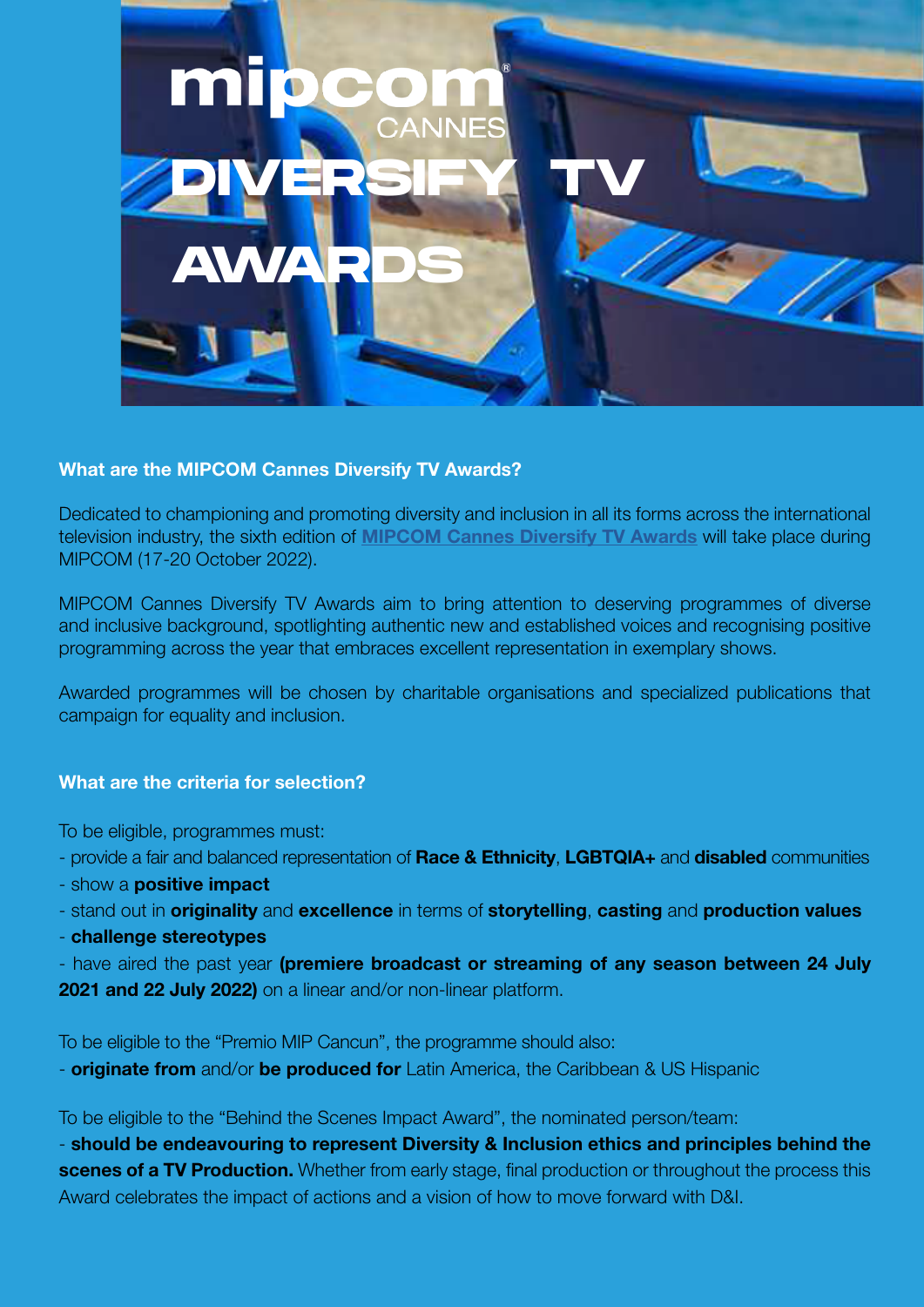Programmes can enter one sub-category only:

| <b>Representation of Race and Ethnicity</b> | <b>Representation of LGBTQIA+</b>                      |
|---------------------------------------------|--------------------------------------------------------|
| . Scripted                                  | . Scripted                                             |
| . Non-Scripted                              | . Non-Scripted                                         |
| <b>Representation of Disability</b>         | <b>Representation of Diversity in Kids Programming</b> |
| . Scripted                                  | . Pre-school                                           |

. Non-Scripted

. Older children

# Behind the Scenes Impact Award

A **Premio MIP Cancun** will be awarded to the best programme in all sub-categories originating from and/or produced for Latin America, the Caribbean & US Hispanic.

# How do I apply?

The applicant must:

Complete in English th[e online Entry Form](https://reedmidem.formstack.com/forms/mipcom_cannes_diversify_tv_awards_entry_form_2022) by 22 July 2022

Provide the link to a trailer of up to 2 minutes subtitled/dubbed in English (for non-English speaking content) with the online Entry Form

Provide the link to **a full episode** subtitled/dubbed in English (for non-English speaking content) with the online Entry Form

Provide a **short synopsis** of the programme

Provide a **paragraph** of why the programme should win in the category, what impact do you think it can have on viewers

Hold **exclusive copyright ownership** on the material properties submitted

- Commit to provide by 22 September 2022 a 30 second clip for the purpose of the Awards

**Ceremony** in case your programme would be shortlisted. Please note the videos that will be screened during the Awards Ceremony must meet the technical specifications provided by RX France.

In case his/her programme would be shortlisted, commit to **participate in the Awards Ceremony** physically.

We ask you to please read the MIPCOM Cannes Diversify TV Awards' Terms & Conditions prior to submission.

# How do I provide the trailer and the episode?

**Only streaming links** will be accepted and have to be entered in the online Entry Form. Please specify if login and passwords are necessary.

# No downloadable videos will be considered.

The resolution cannot be lower than 960x720.

For non-English speaking series, the sizzle reel and full episode have to be subtitled/dubbed in English.

# How much does it cost to apply?

There is **no cost** to submit a programme into the MIPCOM Cannes Diversify TV Awards.